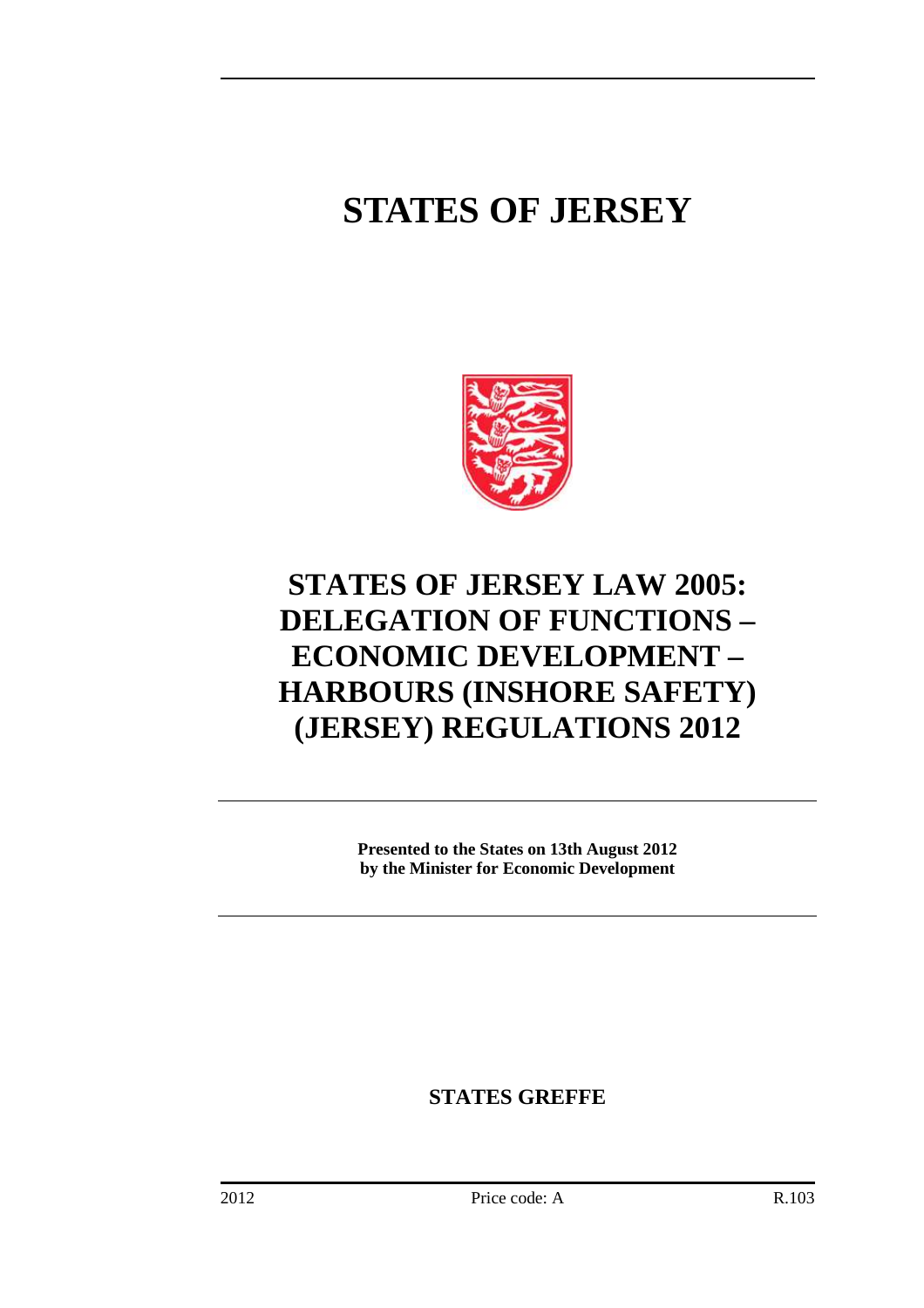## **REPORT**

On 10th August 2012, the Chief Minister, for and on behalf of the Minister for Economic Development, made a Ministerial Decision delegating certain of the functions of the Minister for Economic Development under Article 28 of the States of Jersey Law 2005 (MD-E-2012-0058, available at www.gov.je).

Article 28 of the States of Jersey Law 2005 permits a Minister to delegate, wholly or partly, functions to an Assistant Minister or an officer.

The Law states, *inter alia* –

## "**28 Power of Minister to delegate functions**

- (1) A Minister may delegate, wholly or partly, functions conferred upon or vested in the Minister by or under this Law or any other enactment or any enactment of the United Kingdom having effect in Jersey, to –
	- (a) one of his or her Assistant Ministers;
	- (b) an officer.
- (2) A Minister shall not delegate
	- (a) any power to make an enactment;
	- (b) any power to decide an appeal under an enactment;
	- (c) any function the delegation of which is prohibited by an enactment.
- (3) The delegation of functions by a Minister under this Article shall not prevent the Minister exercising those functions personally.
- (4) Where any licence, permit or authorization is granted in purported exercise of functions delegated under paragraph (1), no criminal proceedings shall lie against any person for any act done, or omitted to be done, in good faith and in accordance with the terms of the licence, permit or authorization, by reason that the functions had not been delegated, or that any requirement attached to the delegation of the functions had not been complied with.
- (5) In this Article –

"Minister" includes the Chief Minister;

"officer" means a States' employee within the meaning of the Employment of States of Jersey Employees (Jersey) Law 2005 and includes a member of the States of Jersey Police Force and an officer appointed under paragraph  $1(1)$  of Part 1 of Schedule 2 to the Immigration Act 1971 as extended to Jersey by the Immigration (Jersey) Order 1993.

(6) The States may by Regulations amend the definition "officer" in paragraph (5)."

The terms of the delegations, and the legislation under which those delegations were made, were recorded in a Report attached to the Ministerial Decision, as shown below –

------------------------------------------------------------------------------------------------------------